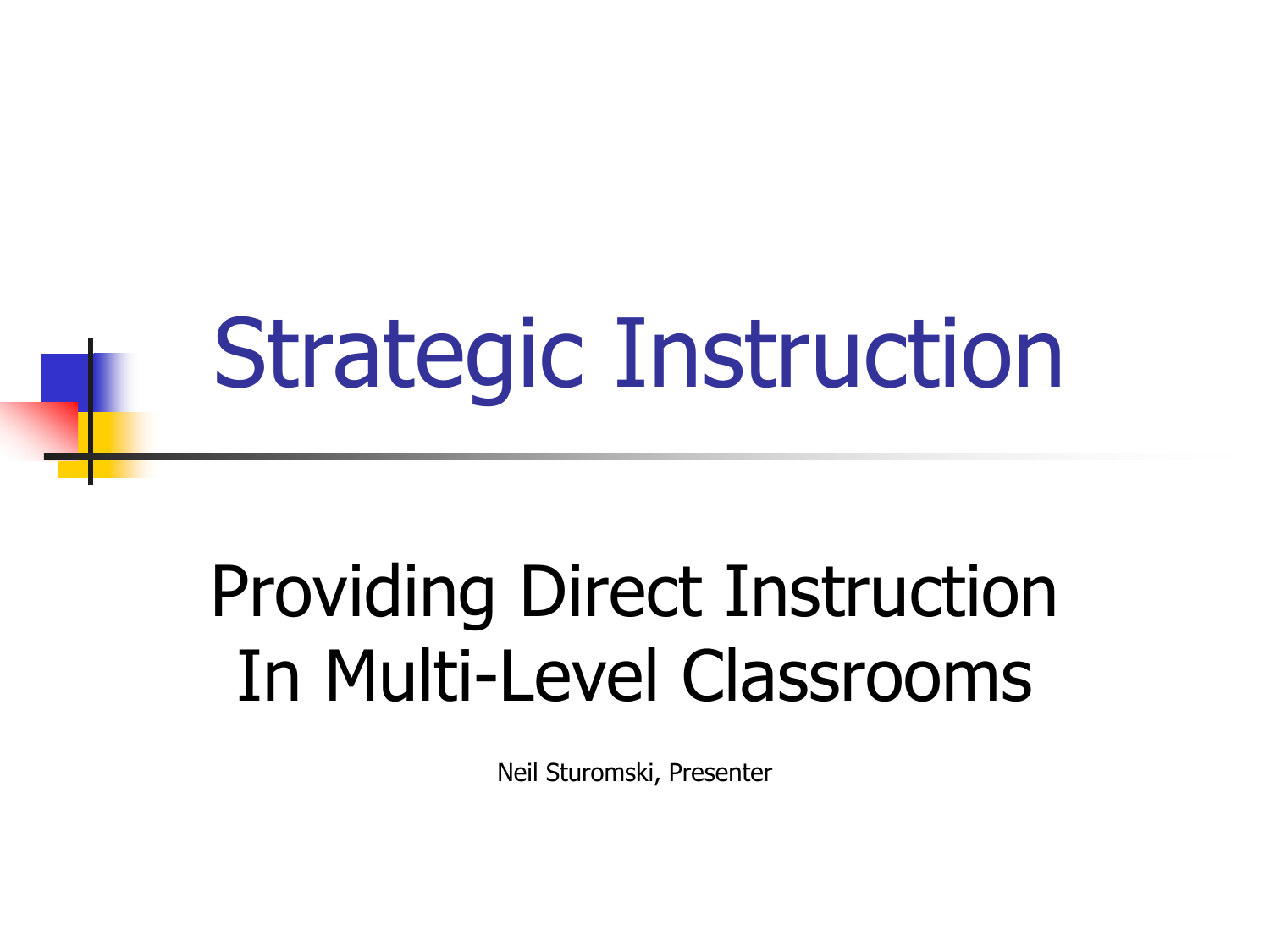### Strategic Instruction

**Strategic instruction** is when an instructor provides clear cognitive **strategies** to help students process problems or assignments. The instructor then supports students in developing their responses or solutions eventually helping them move towards using the strategies independently across settings.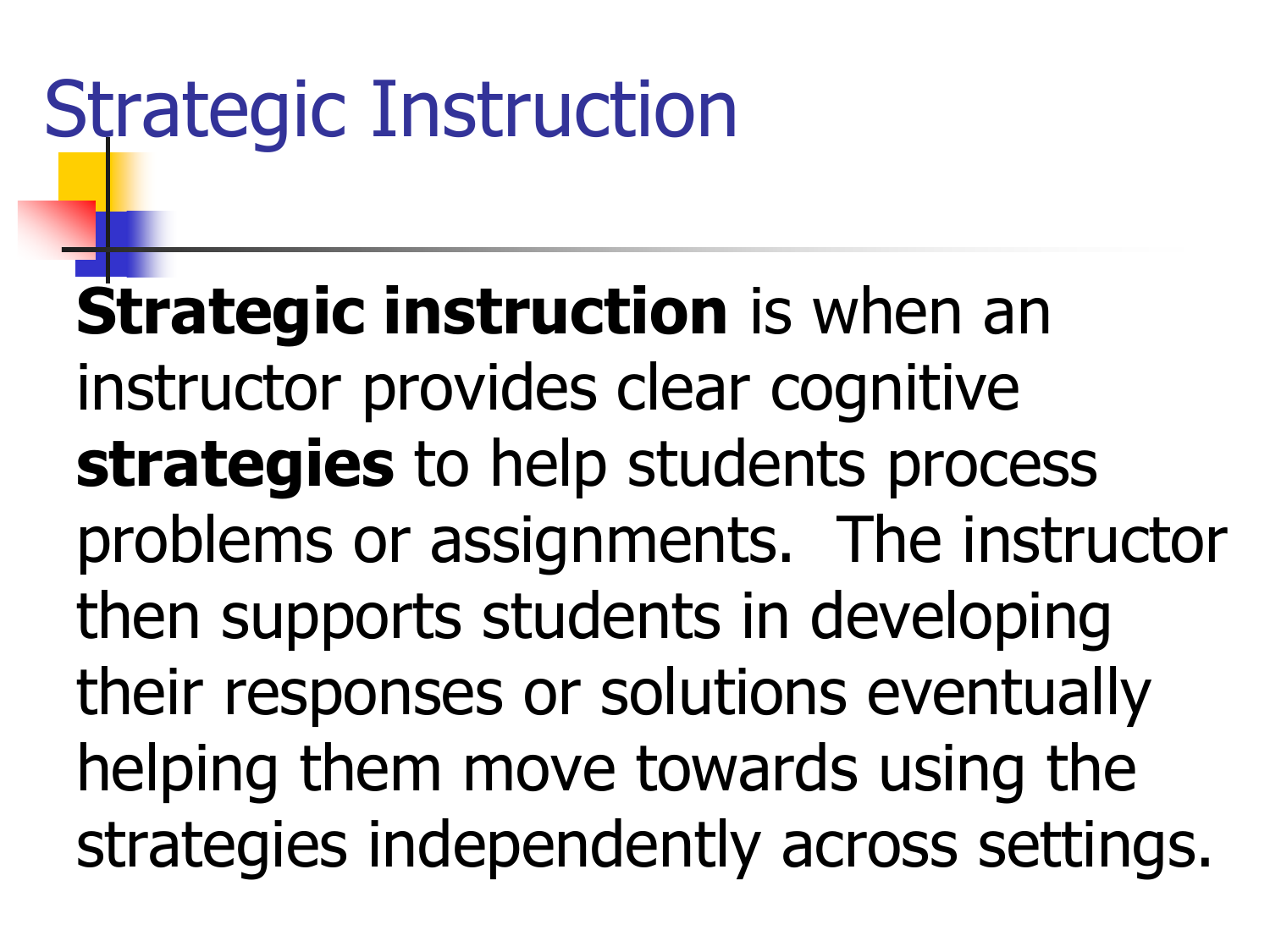## Organization Is Critical

- Lesson plans with goals, objectives and group/team/pair and individual activities
- Group activities supporting all student's learning abilities – teaching strategies
- Team/pair activities to support skills
- Potential use of learning stations
- Use of individual folders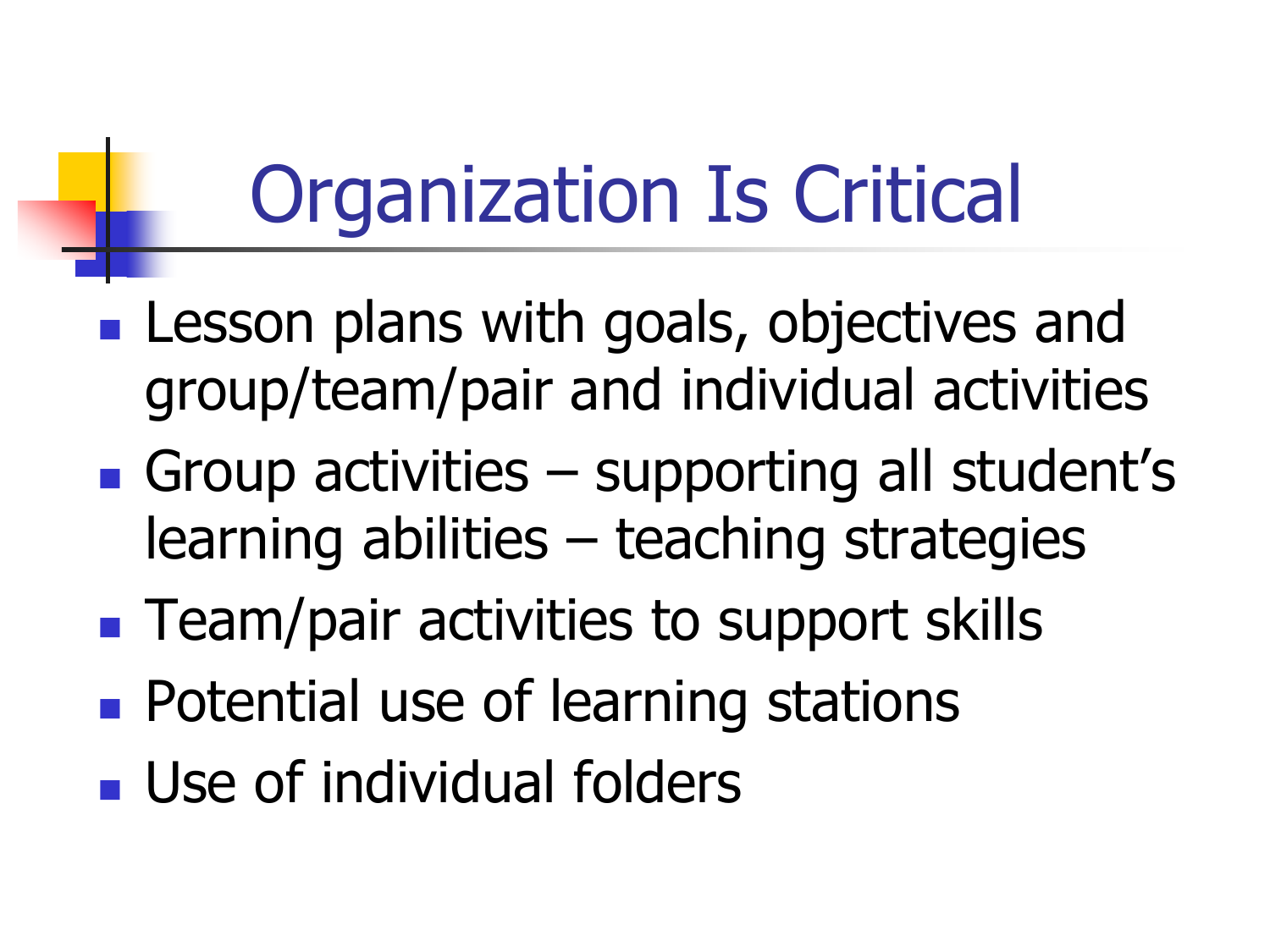## Strategic Instruction --

- Support Students in Learning "How" to Learn
- Uses Techniques, Principles or Rules That Support Retrieval of Information Across Situations and Settings

■ Creates Efficient and Effective Organized Steps or Procedures to Support Memory and Successful Performance For Learners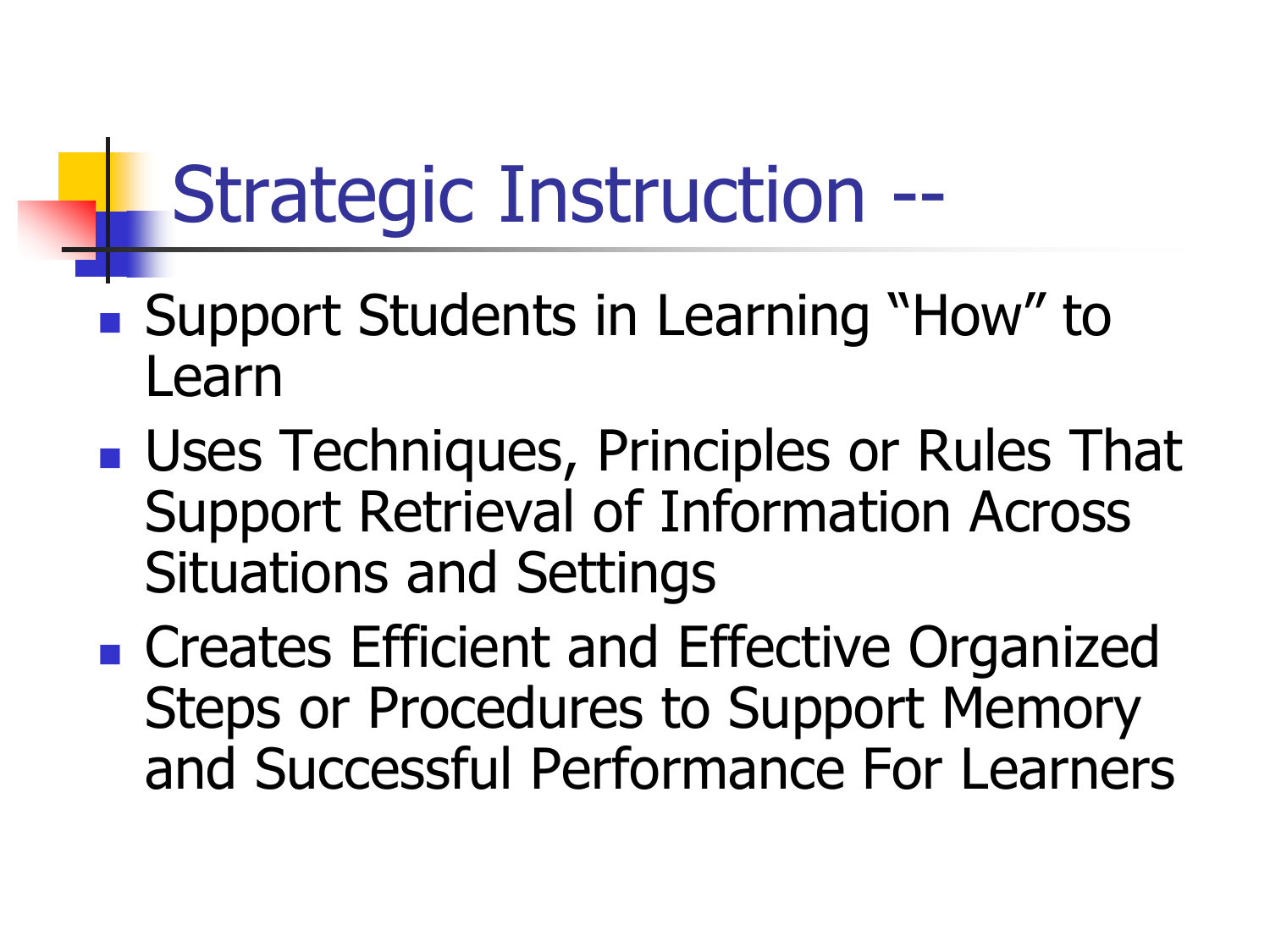Strategy Instruction Teach "How" to Learn

#### Instructional Model for Adults - Five Steps

- Describe
- Model
- Self-Instruct
- Practice (and Critique)
- Implementation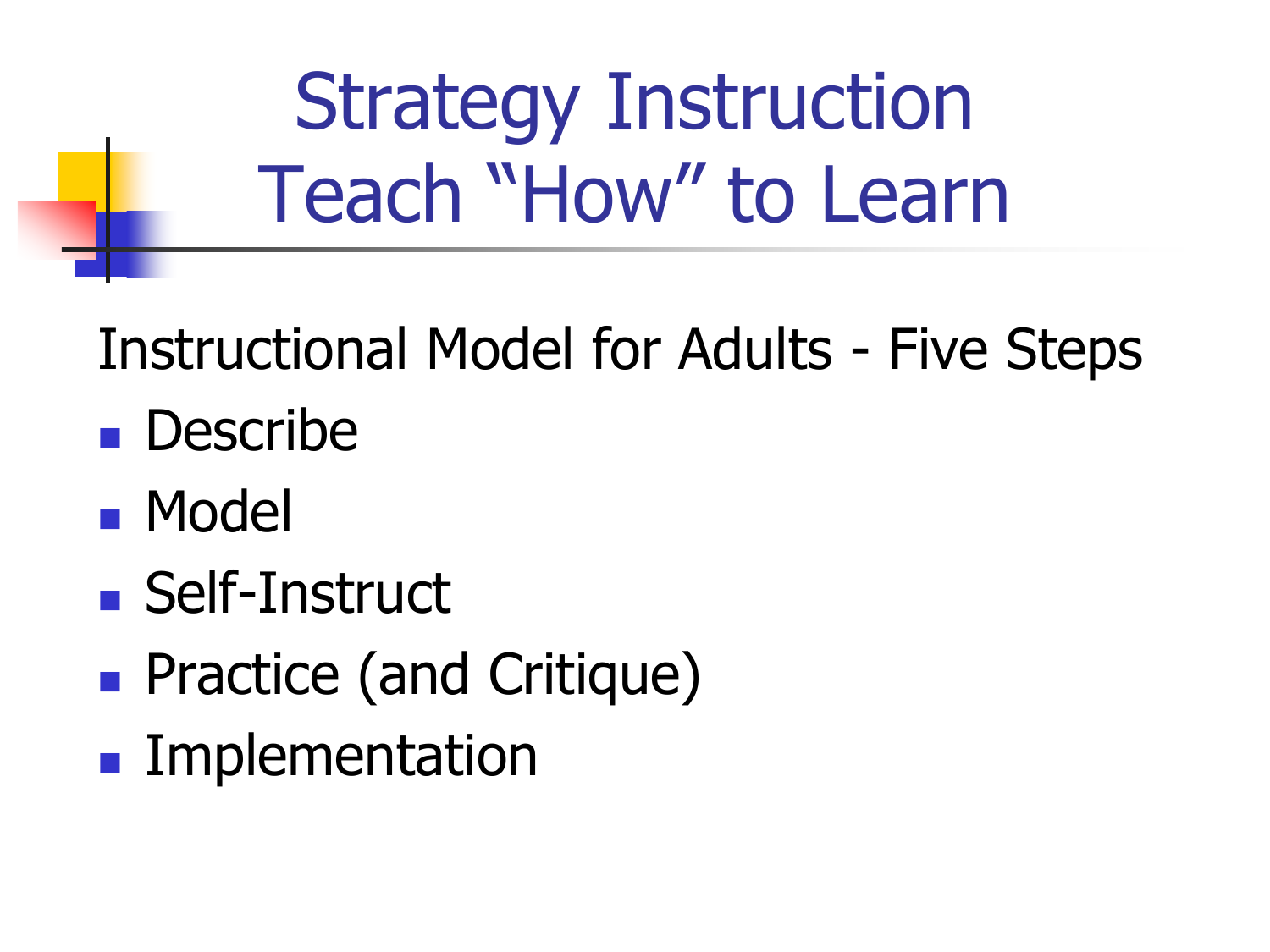#### Strategy Instruction Describe Versus Model

#### Understanding the Difference – Using The Writing Strategy COPS As An Example…

#### • Describe

- Direct Instruction Direct Teaching Teaching the Strategy Its Intended Accomplishment - Use
- Back and Forth With Students Working Together
- **Responding to Questions**

#### Model

- **Providing a Clear Understanding**
- **Providing a Picture One's Thought Process**
- Using the Strategy Doing It
- Thinking Aloud
- No Interaction With Students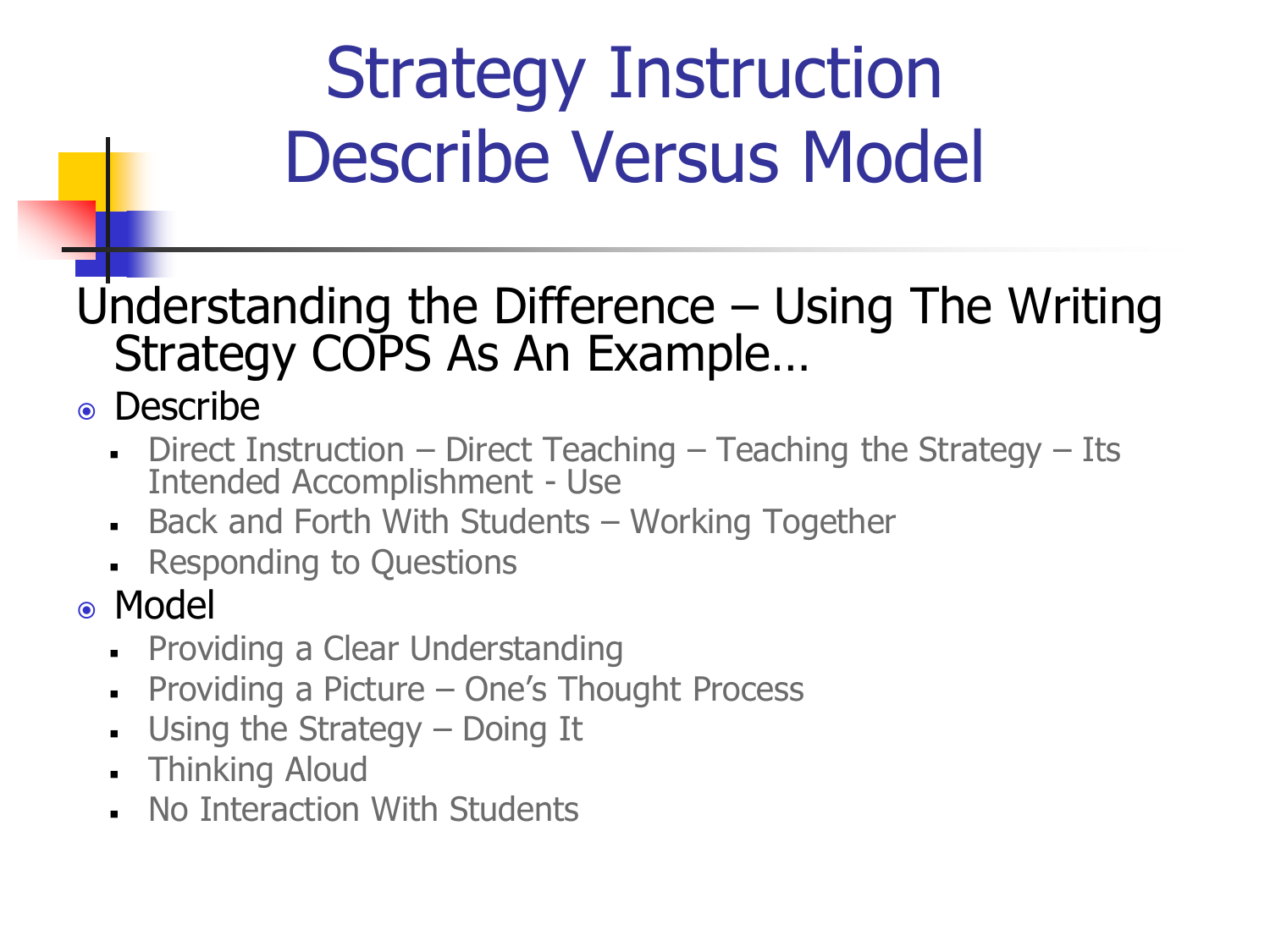Example: RAP – Reading Comprehension Strategy

■ Read ■ Ask Questions <sup>◼</sup>Main Idea **■** Details ■ Put It In Your Own Words (Paraphrase)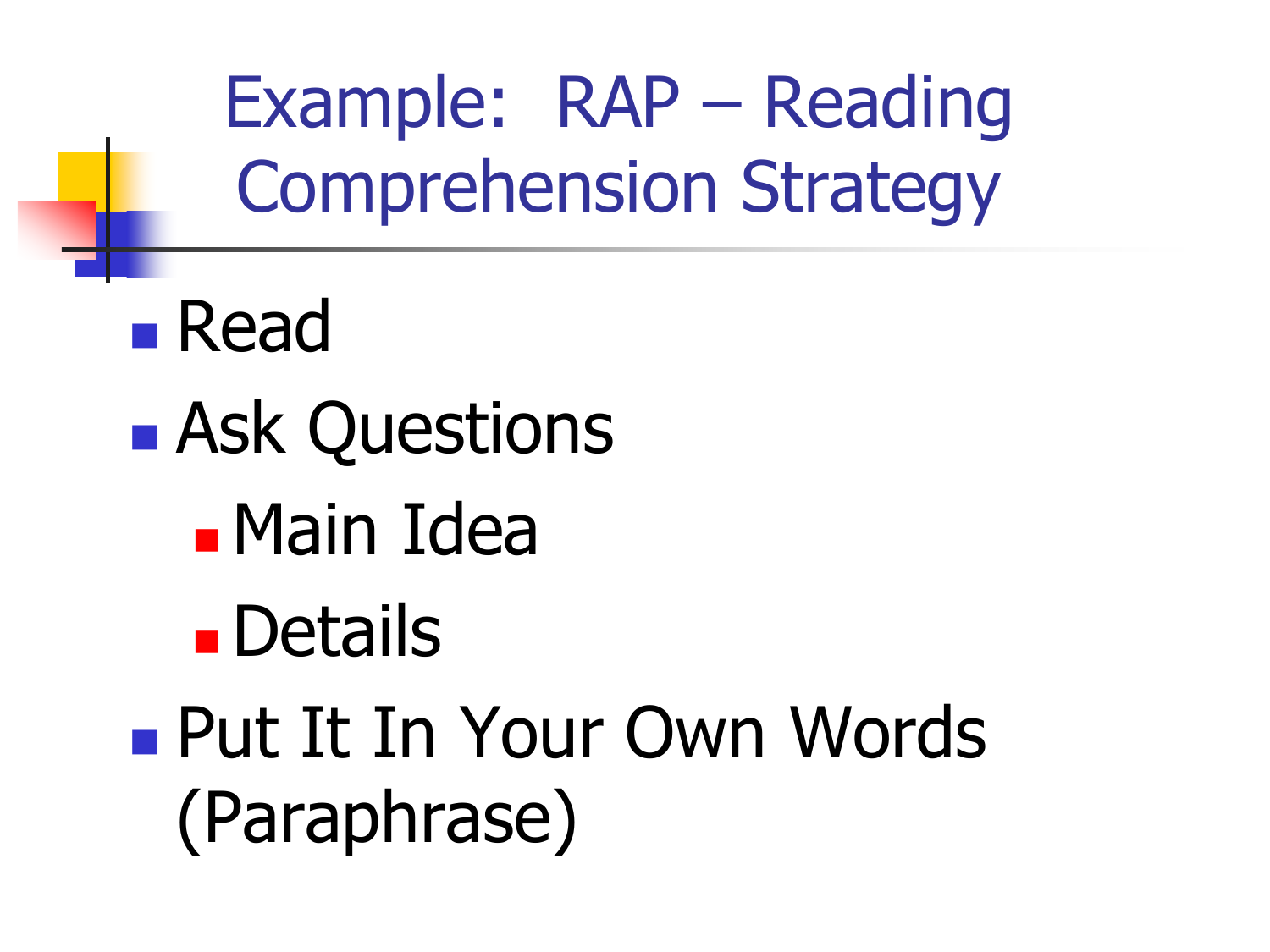#### Examples: Math Word Problem **Strategies**

#### RIDD

- Read the problem from the beginning to end without stopping.
- Image or make a mental picture of what you read.
- Decide what to do.
- Do the Work

## DRAW

- Discover the sign.
- Read the Problem.
- Answer DRAW a conceptual representation (of problem using lines, tallies, or pictures and check).
- Write the answer and check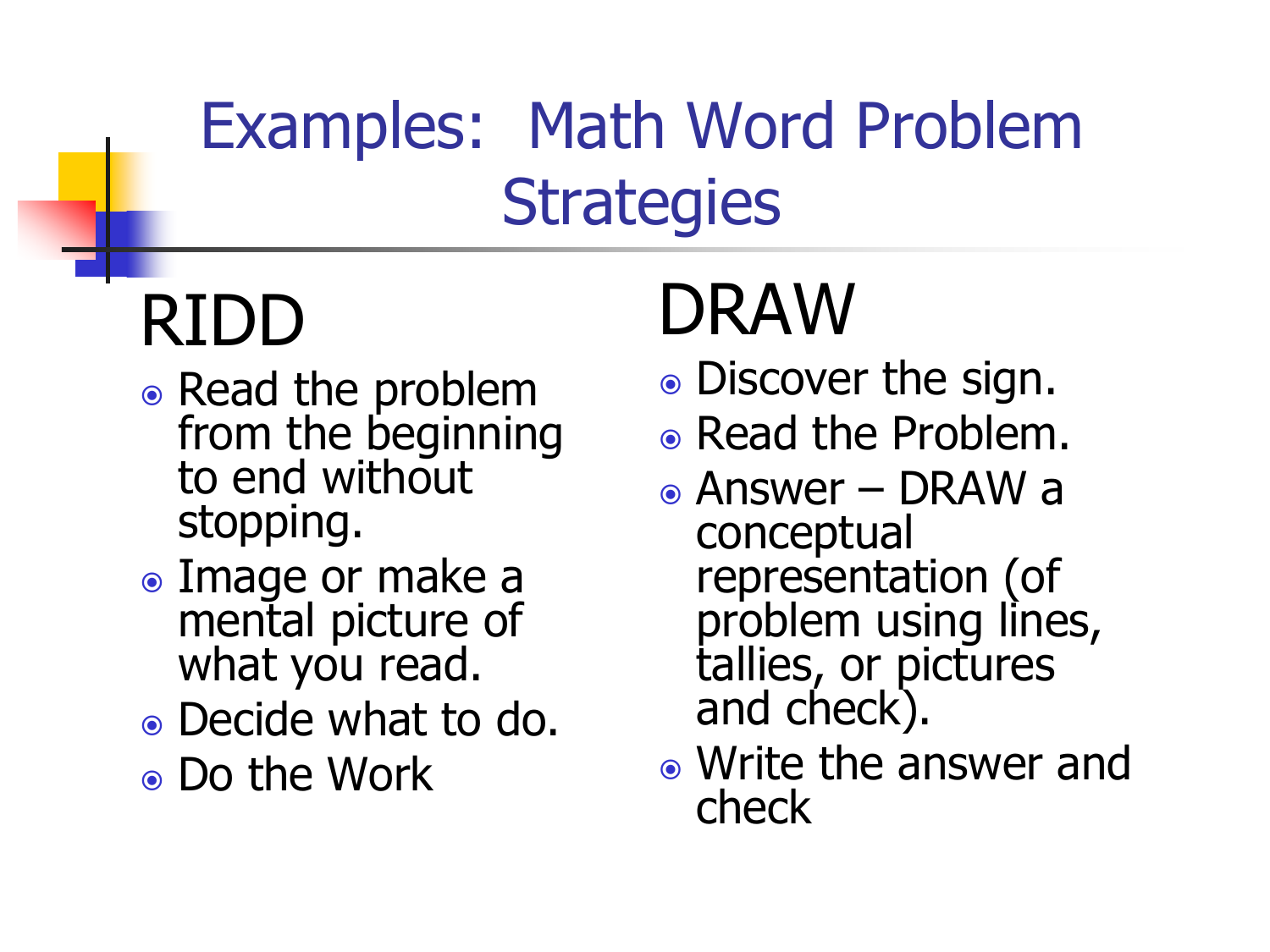Strategy Instruction Information

- Get on the Internet
- Go to Google
- Enter Sturomski, Neil, Interventions for Students with Learning Disabilities
- Download article
- Steps  $2 6$  in the article are the Five  $(5)$ Steps Needed in Adult Education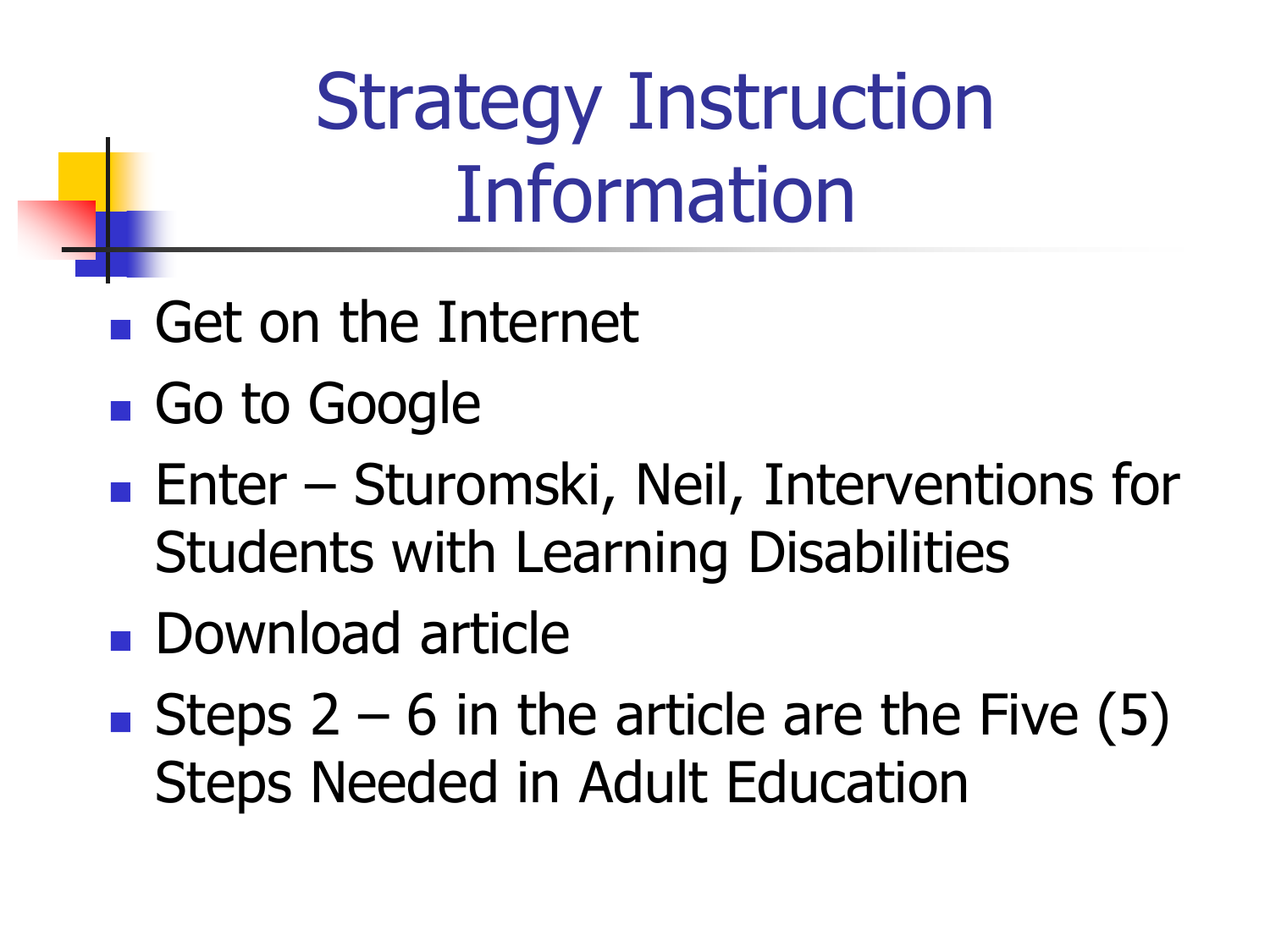Examples – Teaching Reading and Math in Multi-Level Classrooms

- $\blacksquare$  Initially provide direct instruction to ALL  $\blacksquare$ could use RAP strategy – or a math or writing strategy
- Next have students work in groups, teams, and/or pairs
- Then have students work individually on specific skills – on skills they individually need to improve their reading, math, or writing skills - strategies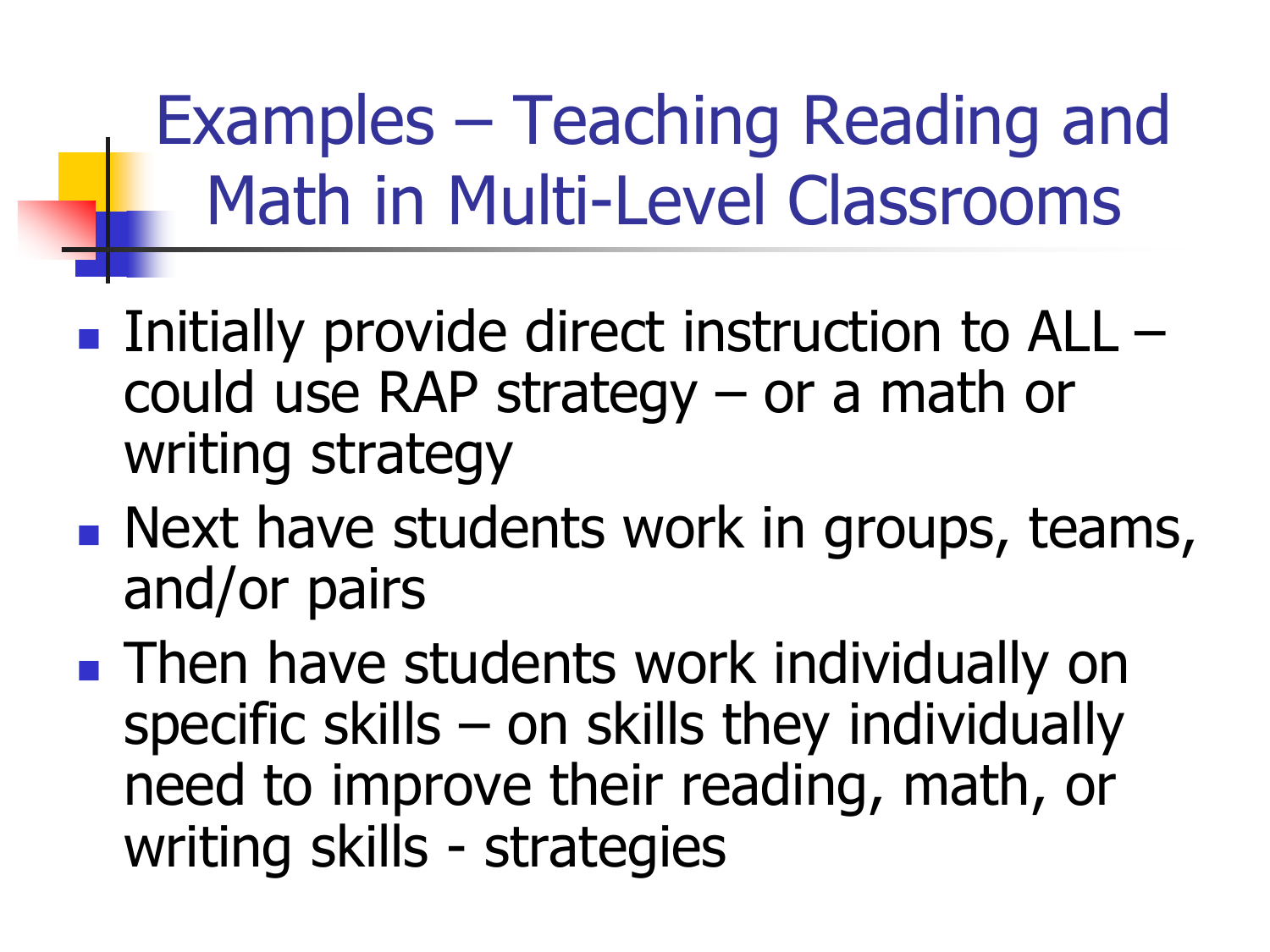## Reading An Example

Using Reading to Provide a Lesson Plan and Activities for Work in a Multi-level Classroom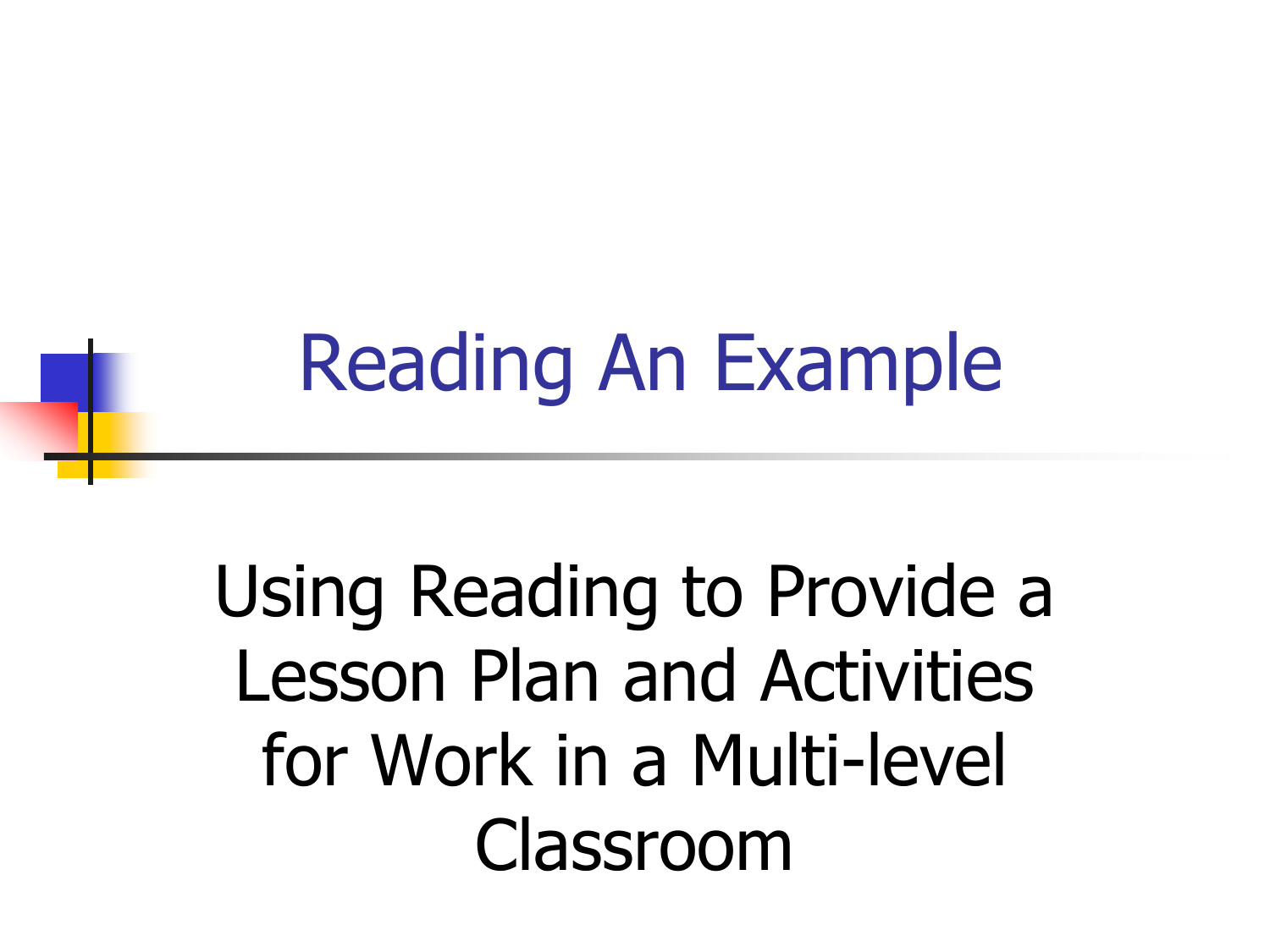

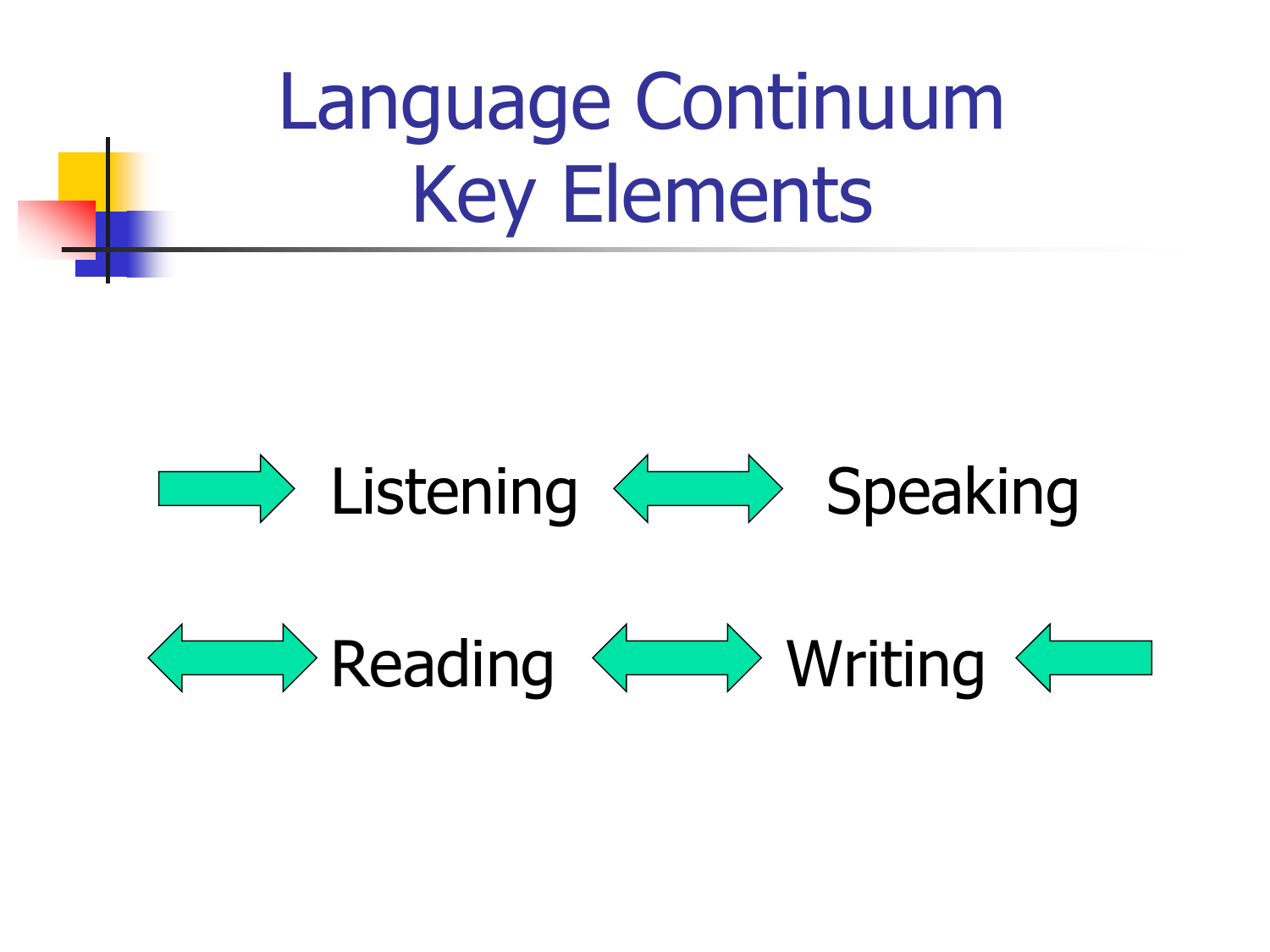## Reading – A Story – Think Aloud

**Juan was on his way home from work. Juan was a landscaper …Anita was an architect… Juan picked up the children from school. They talked briefly about what they should do for dinner that evening. They decided to eat at home. However… there were a number of things they needed to think about before they decided exactly what type of meal to make.**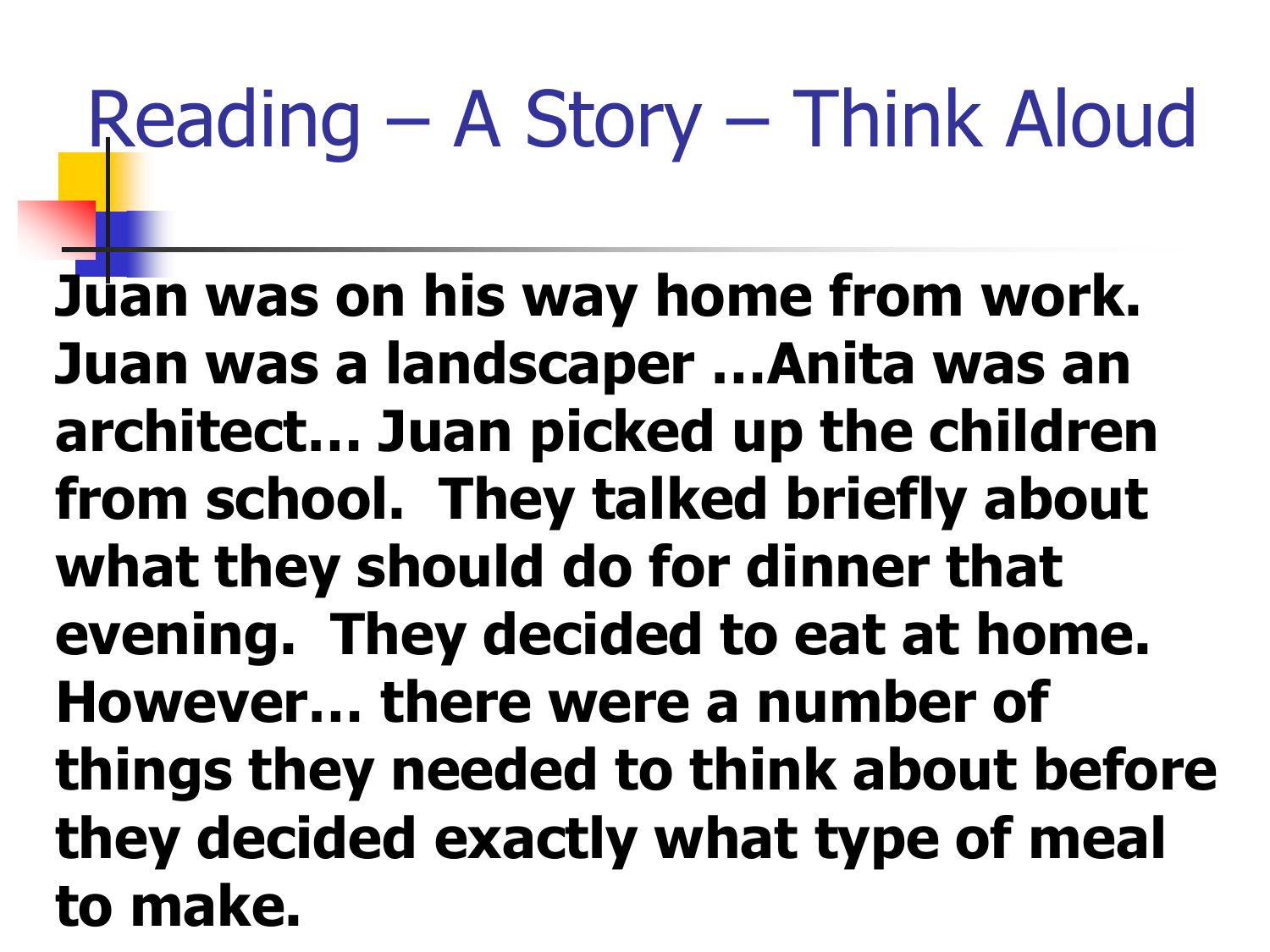# Strategy – Thing Aloud

- Begin by modeling this **strategy** in reading, writing, and/or math.
- Introduce a specific assignment and discuss the purpose of the '**Think**-**Aloud' strategy**.
- Read, write, or do math problems **aloud** as the students follow silently.
- Give students opportunities to practice the technique, and offer structured feedback to students.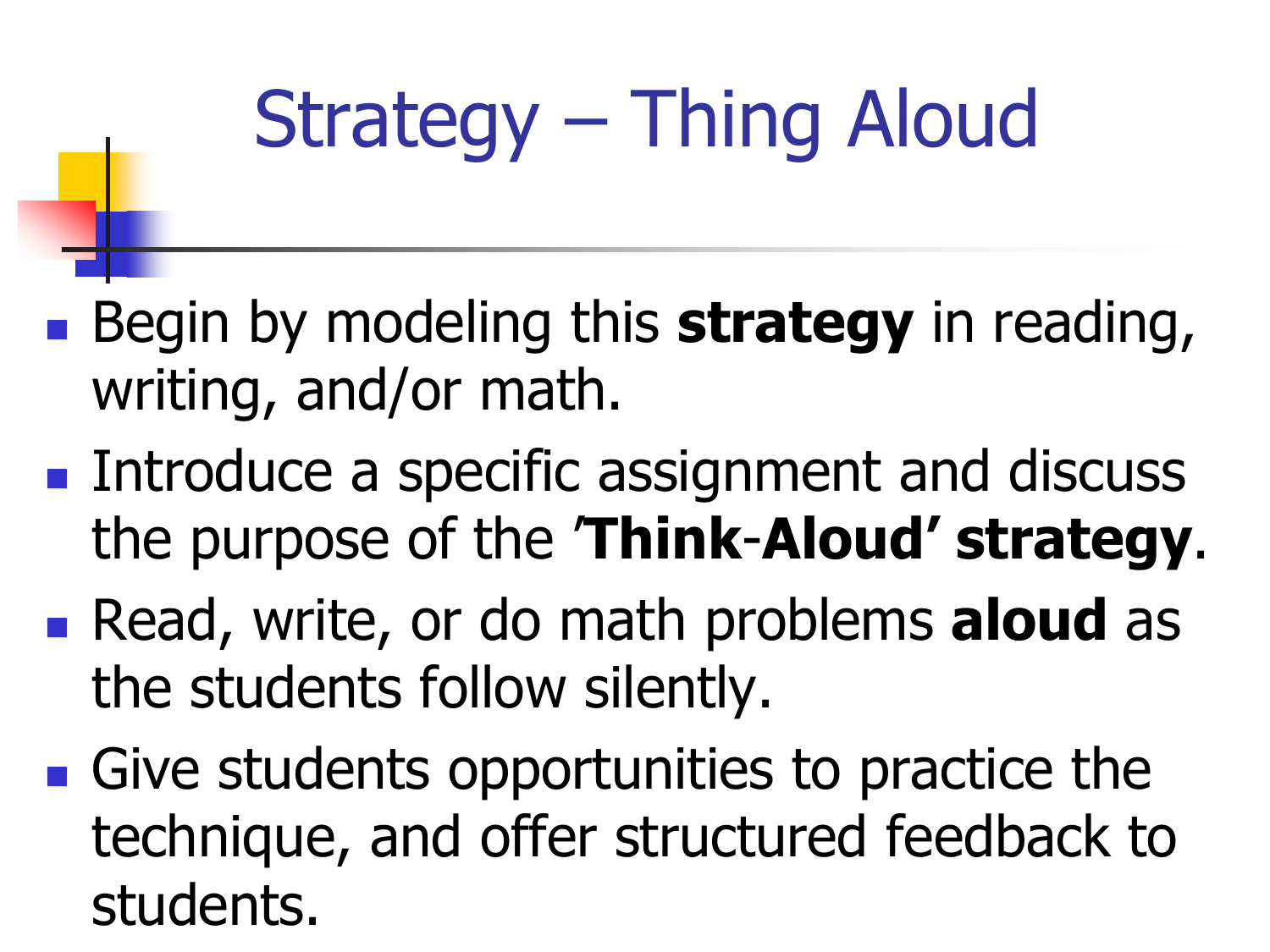### Lesson Plan

- To improve reading skills
- To develop vocabulary
- To model good fluency skills
- To teach using all modalities
- To support real-life skills
- To support reading, writing, math, research skills, etc.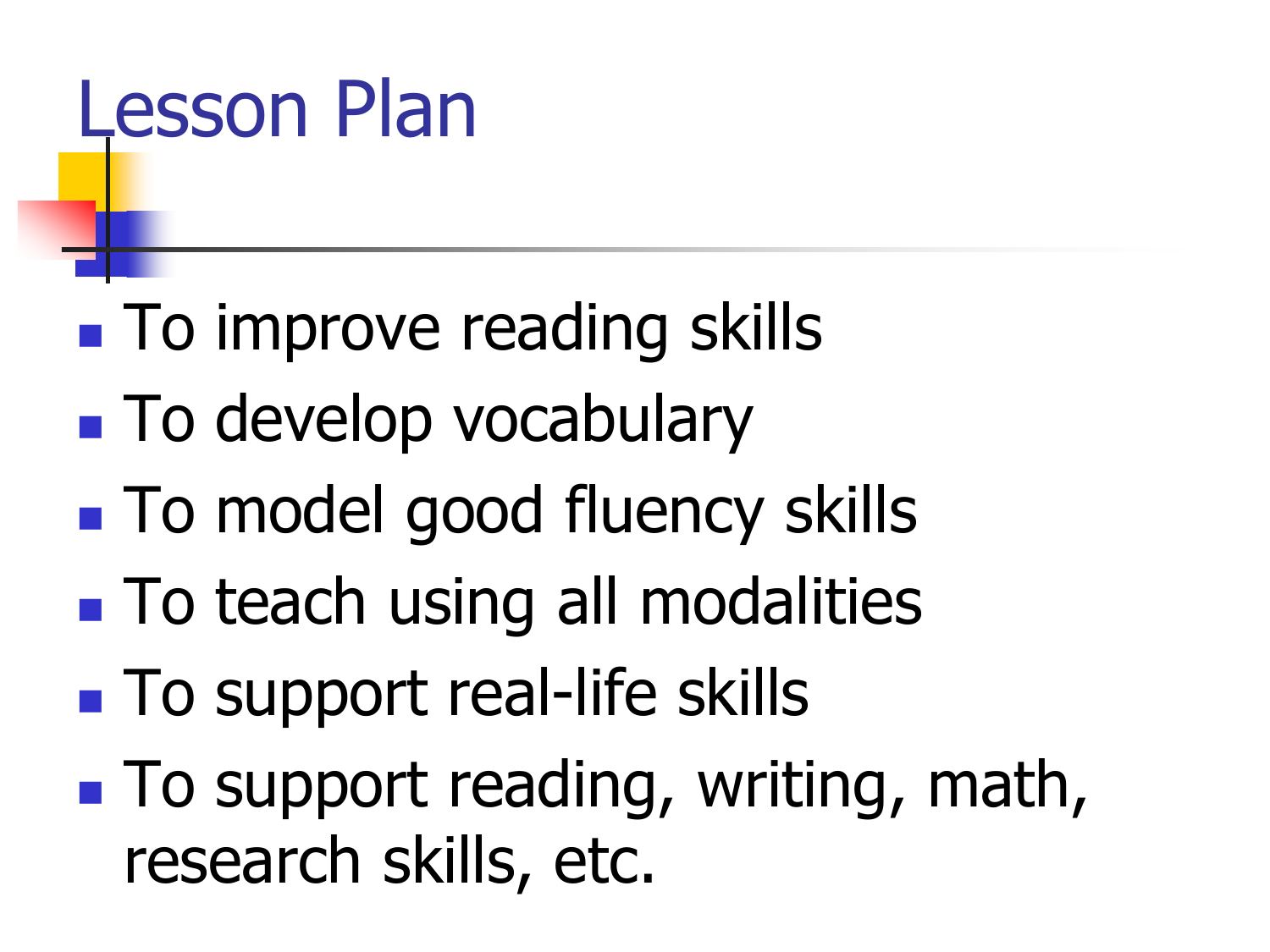### Lesson Plan Activities

- $\blacksquare$  Read Story Provide Copies
- Develop Vocabulary Group
- Meet in Teams Debate New vs. Used for Two Minutes Without Writing – No Paper and/or Pen/Pencil
- Write What You Heard Recall
- Meet Again Add What Was Missed
- Next... Read More, Write, Research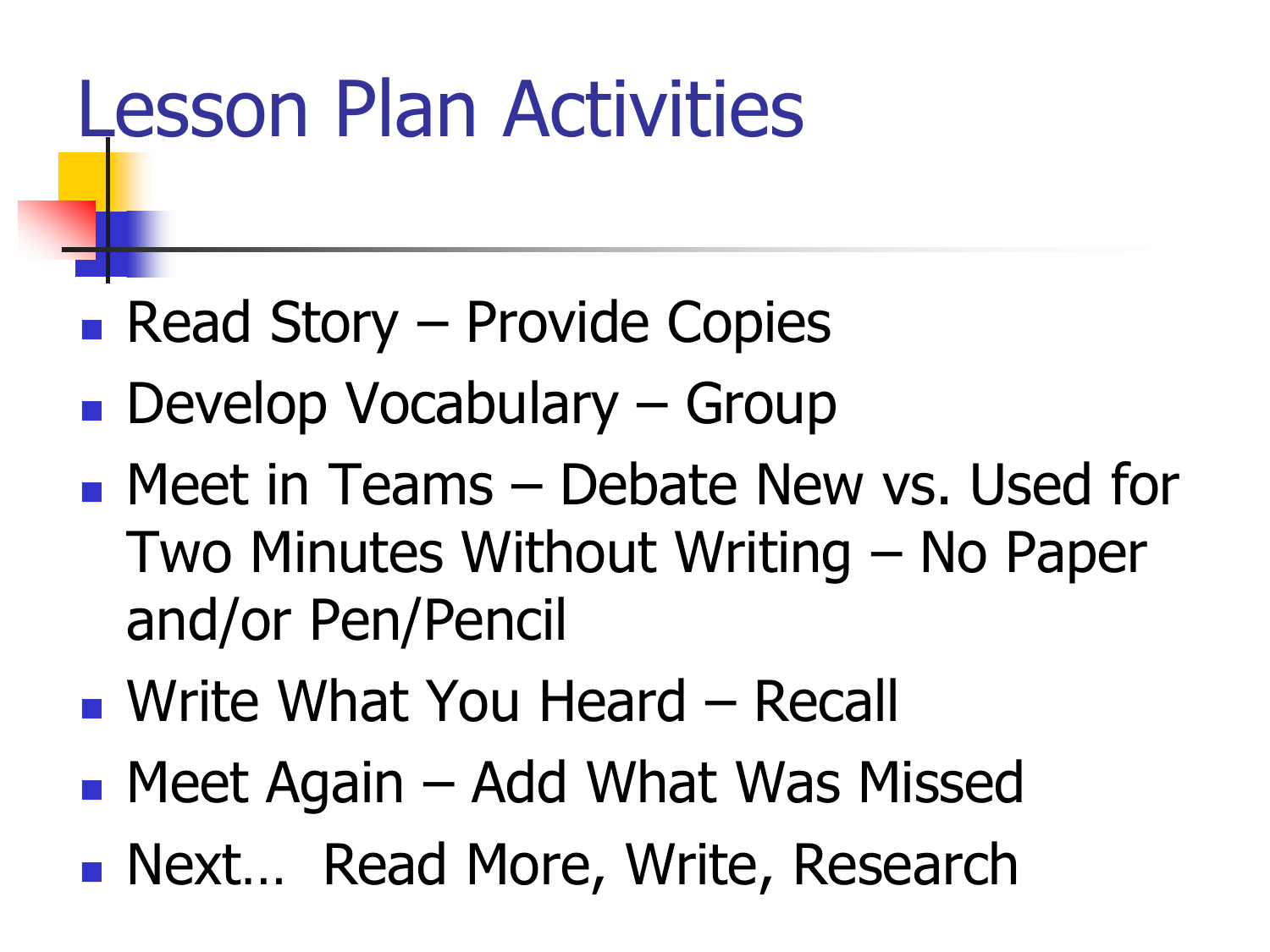## Organization is the Key

NOW - Use of Folders for Individual Work IN …

- Reading
- Writing
- Math
- Other Research, Etc. ...